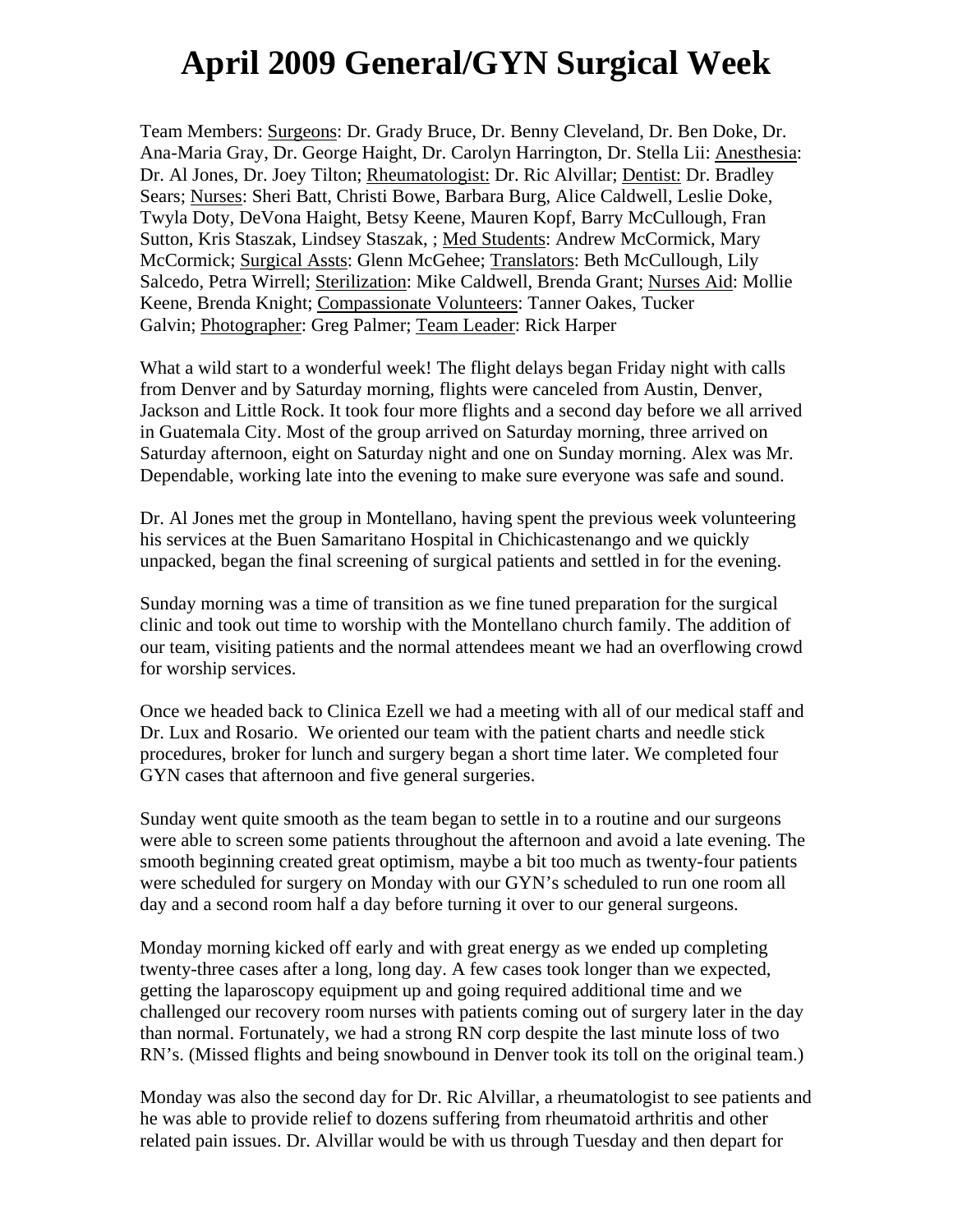Chichicastenango to work with Dr. Lisa Dunham and Dr. Josefina Lux at Clinica Caris. Before he was done, Dr. Alvillar treated more than 100 patients.

Tuesday was another big day with twenty-one cases on tap and proved to be another lengthy day. Several of our GYN patients required multiple procedures and it wasn't uncommon for a single case to last 2-3 hours. However, our general surgeons completed fifteen cases for the second day in a row and simply churned out the patients and brought joy and relief to both patient and family.

Despite the fatigue and lateness of the hour, we enjoyed a brief devotional period with singing led by Greg Palmer. Greg has been conducting worship workshops for many years and is an outstanding song leader and one of our team members, not accustomed to acappella singing,was simply enthralled after hearing us sing "The Greatest Commands." In her words, "that wasn't just singing, it was an experience."

We went to be that night tired and grateful, grateful for an outstanding day and for the fact that we only had sixteen patients scheduled for surgery on Wednesday.

Our breakfast crowd on Wednesday was a little slower coming to the dining room, but most were present in time for our morning devotional period. We spent a brief period each morning looking at Micah 6:8 and contemplating a different portion of that verse.

*"He has told you, O man, what is good; and what does the LORD require of you but to do justice, and to love kindness, and to walk humbly with your God?"* 

Our sixteen surgeries scheduled for Wednesday went extremely well and by 4:00 our OR rooms were empty and we were able to send a few team members to the cocoa farm. It was nice to see folks relaxing on the patio, a well deserved rest.

We found a new sterilization protégé, Brenda Grant, from Richmond, Virginia. She would say she simply washed silverware all week, but it was much more than that. We also converted a real estate developer, Glenn McGehee, into a circulating nurse and he did an outstanding job and hopes to return in October. Glenn is the son-in-law of Fran Sutton, one of our RN's and a board member.



Mario Rosas and Leslie Doke with a young patient.